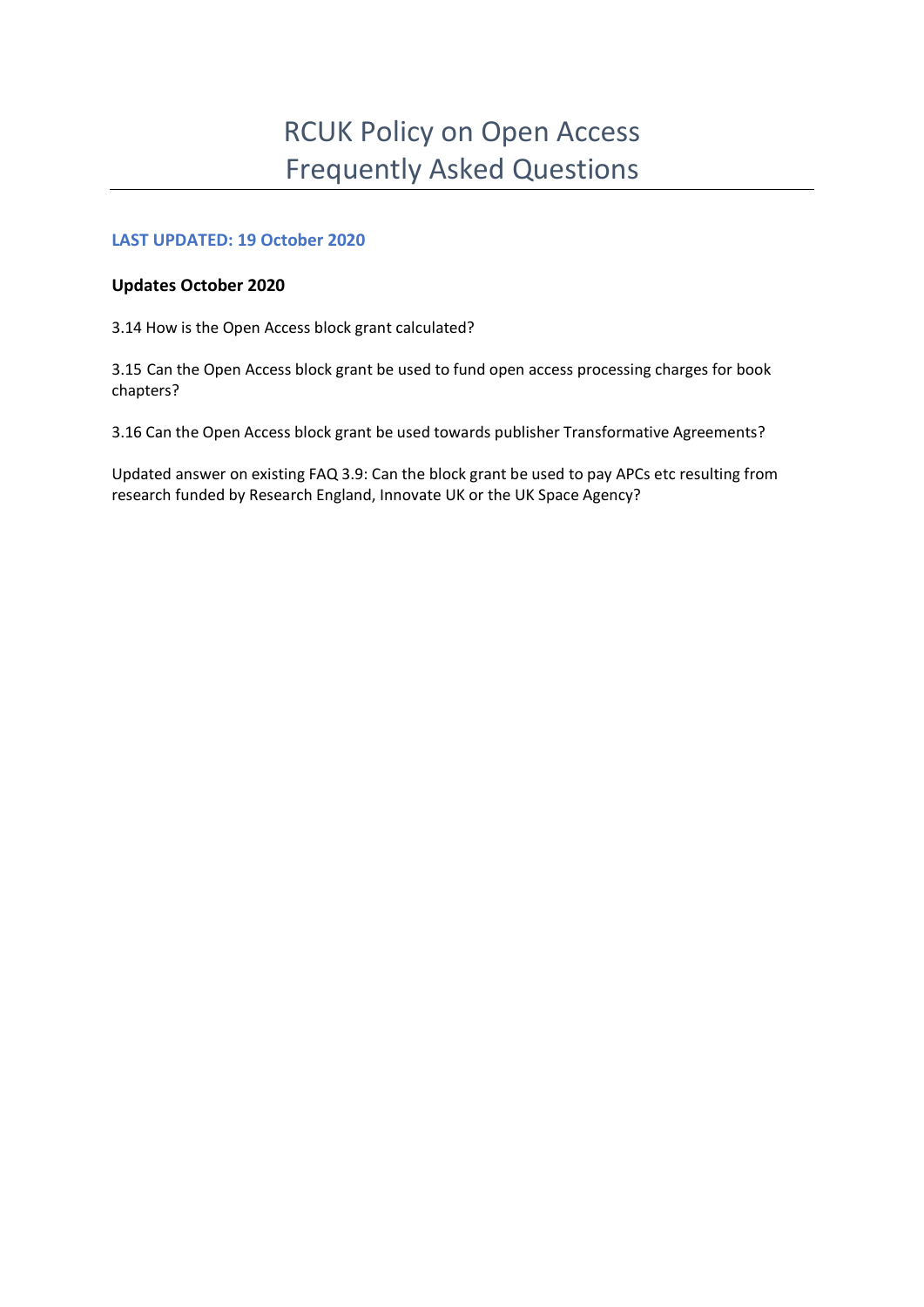# **Summary of Questions:**

# **1. What is covered by the policy?**

1.1 If my project has funding from another funder as well as RCUK, does it also need to comply with the RCUK policy?

1.2 My research is funded by a commercial partner as well as RCUK, does it need to comply with the policy?

1.3 My research is in collaboration with partners overseas, do I still need to comply with the policy?

1.4 I am a student funded by one of the Research Councils. Does the policy apply to the papers that I publish?

1.5 Is it anticipated that additional types of research output might be included in this policy at a later date?

1.6 The RCUK guidance says that the payment of colour charges and page charges may also be taken from the block grant at the discretion of the managing research organisation; is this the case even when an APC has been paid?

1.7 My project has been funded by NC3Rs. Do I have to comply with the RCUK policy, and will APCs related to my publication be paid from the block grant?

1.8 What types of grants does the RCUK open access policy apply to?

1.9 Does the RCUK OA Policy cover commissioned review and/or invited review?

1.10 Are publications by authors under the "money follows researcher" scheme covered?

# **2. Going 'Gold' or 'Green'**

2.1 Do researchers have the freedom to choose the green route even if the publisher offers a 'gold' route?

2.2 What happens if there is no money to pay for 'Gold' but my preferred journal does not offer a compliant 'green' option?

2.3 I am a biomedical researcher, and funding is not available from my research organisation to pay for the APC in my chosen journal. Can I self-archive my article instead?

# **3. RCUK OA Block Grant**

3.1 Is the block grant paid at 80% Full Economic Costs (fEC)?

3.2 My grant was awarded before the 1 April 2013 and I had already included publication costs. Should I still apply for costs to be covered by my Institution's Publication fund?

3.3 Will RCUK make a grant to cover APCs to Research Organisations below the cut-off?

3.4 How long are research organisations required to fund APCs for researchers? Does this change if the researcher is no longer at the university, they carried out their research at?

3.5 Can the RCUK open access block grant be used to make a PhD thesis openaccess?

3.6 One of our researchers has recently published in a journal that offers the gold route but the author did not choose that before publication and therefore the article does not comply with RCUK open access policy. Can we use funding from the RCUK open access block grant to make the article open access?

3.7 Can a researcher access open access block funding when they have used equipment or data funded by RCUK, but the project they are working on is not in itself funded by RCUK?

3.8 Can page/colour charges be paid if the article is not published under a CC-BY licence?

3.9 Can the block grant be used to pay for APCs etc resulting from research funded by Research England, Innovate UK or the UK Space Agency?

3.10 Can the block grant be used to pay APC on a publication when: the lead author is not affiliated with the RO, which received the research council grant; the lead author was not involved in the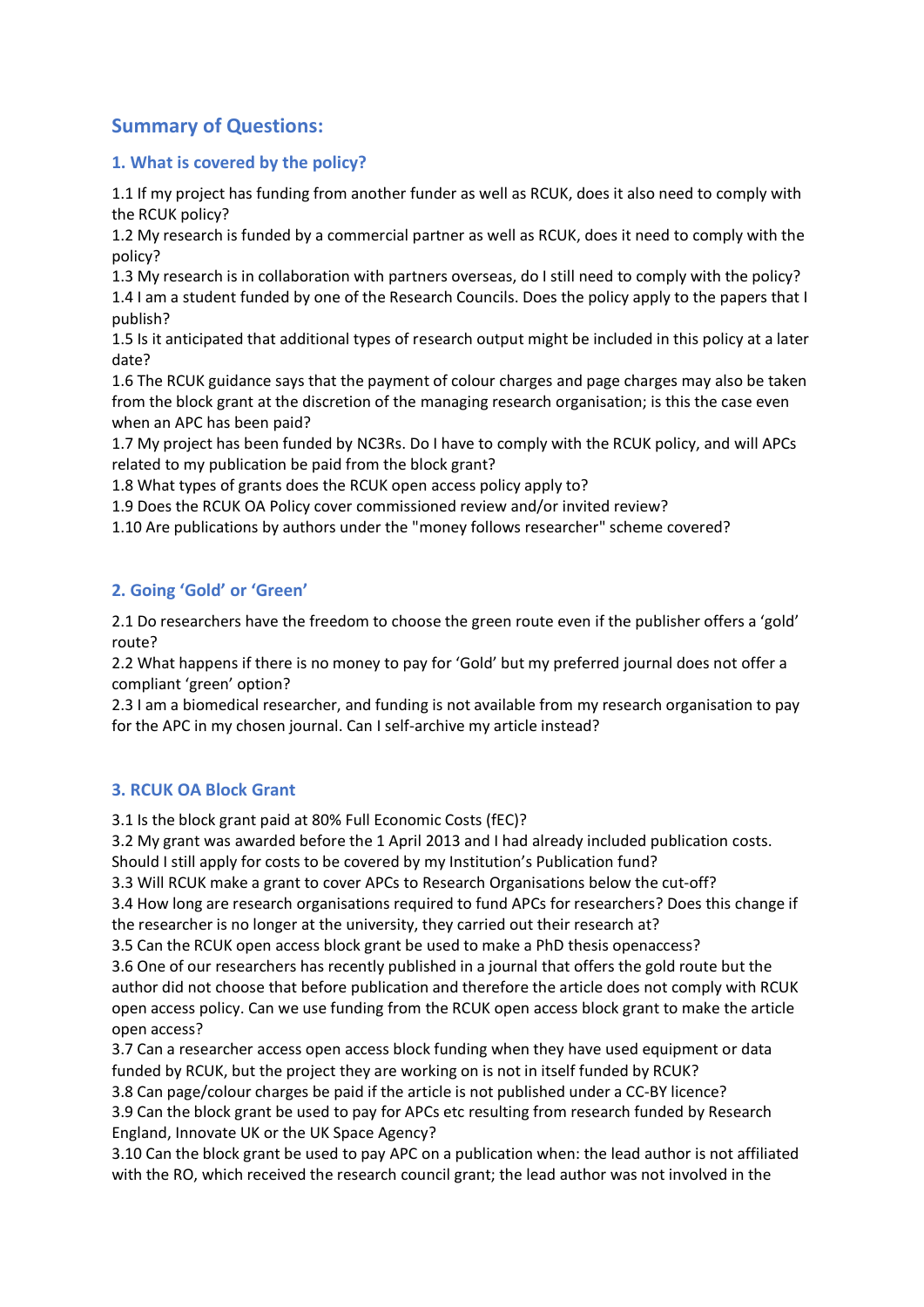grant; the grant was awarded to the PI whilst at another institution; or a PhD student has left the institution?

3.11 Can block grants be used for APCs for publications resulting from activities indirectly funded by research councils, for example, the use of a research council's institute infrastructure?

3.12 Can block grants be used for publications resulting from fellowships?

3.13 Block grant exhausted – How to cost OA charges on individual grants and fellowships when the open access block grant is exhausted?

3.14 How is the Open Access block grant calculated?

3.15 Can the Open Access block grant be used to fund open access processing charges for book chapters?

3.16 Can the Open Access block grant be used towards publisher Transformative Agreements?

# **4. Compliance rates**

4.1 What levels of open access does RCUK expect?

4.2 How to achieve compliance when a publisher is not compliant with the RCUK open access policy?

4.3 Are there sanctions for non-compliance to the RCUK OA Policy?

## **5. Embargo periods**

5.1 If an article is based on work funded by MRC, AHRC and ESRC, what embargo period applies?

## **6. Licences**

6.1 My preferred journal's publisher refuses to allow me to use a CC-BY licence, what should I do? 6.2 What licenses are compliant with the RCUK OA policy?

# **7. Accepted Manuscripts**

7.1 Which version of an article is acceptable for deposit?

7.2 Who is responsible for deposit when an article has authors from different research organisations?

# **8. Reviews of the policy and implementation**

8.1 What have the research councils done to review OA policy since its implementation in2013?

# **9. Repositories**

9.1 The choice of repository is normally at the discretion of the author and their research organisation. But to comply with the OA policy, what does RCUK consider to be an acceptable repository?

9.2 Do I have to archive my publication in a specific repository in order to comply with RCUK policy?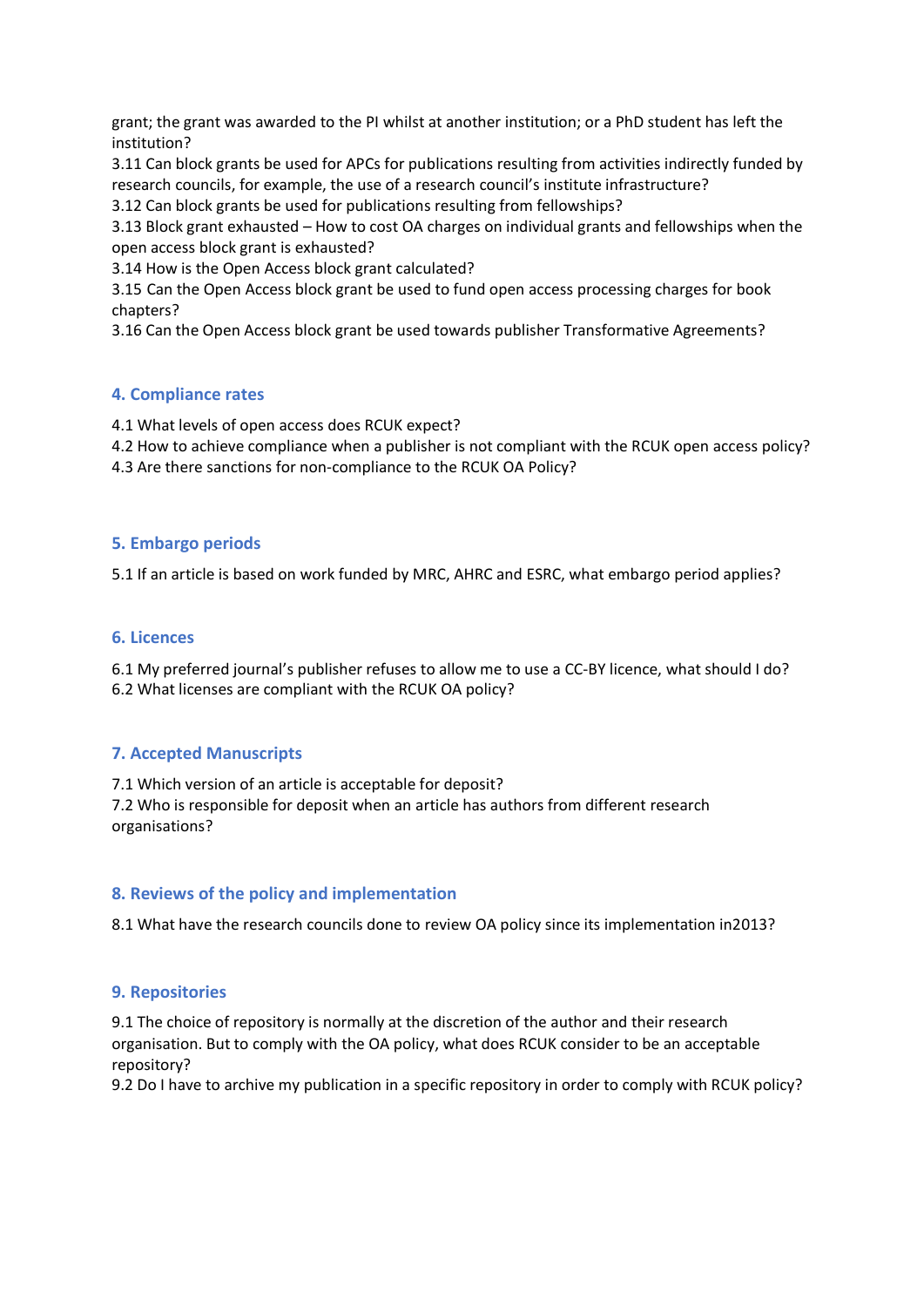## **10. Refunds**

10.1 Our research organisation has received a refund from one of the off-setting deals we subscribe to, how should we account for this?

#### **11. Finance**

11.1 Research organisations receive invoices after the payment. How should invoices be managed that fall outside the block award period?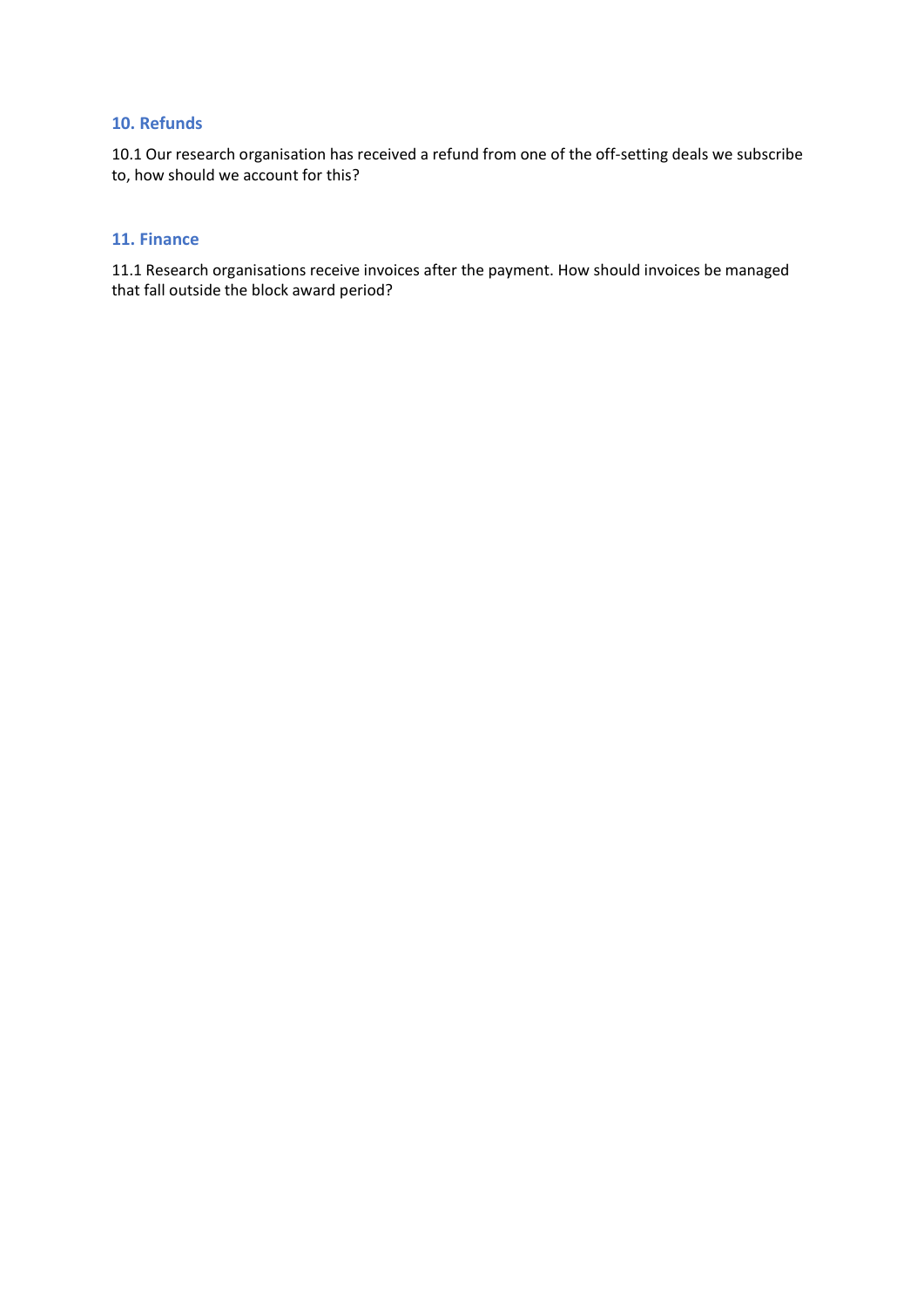# **Questions with Answers:**

## **1. What is covered by the policy?**

## **1.1 If my project has funding from another funder as well as RCUK, does it also need to comply with the RCUK policy?**

Yes, the RCUK policy covers all relevant publications which acknowledge funding from the UK's Research Councils. If more than one funder is acknowledged, and one (or more) of them is a Research Council, then the RCUK policy applies.

## **1.2 My research is funded by a commercial partner as well as RCUK, does it need to comply with the policy?**

Yes, the RCUK policy covers all relevant publications which acknowledge funding from the UK's Research Councils. If more than one funder is acknowledged, and one (or more) of them is a Research Council, then the RCUK policy applies. As peer-reviewed publications are considered to be in the public domain, albeit often requiring a subscription to access, there is no limitation to making the text available in open access due to commercial sensitivity.

## **1.3 My research is in collaboration with partners overseas, do I still need to comply with the policy?**

Yes, the RCUK policy covers all relevant publications which result from research partly or completely funded by RCUK and acknowledges funding from the UK's Research Councils. If more than one funder is acknowledged, and one (or more) of them is a Research Council, then the RCUK policy applies. RCUK funded researchers should ensure that collaborators are aware of all the terms and conditions of the project funding as soon as possible, and that the obligation to publish results in Open Access is included in collaboration agreements. The Research Councils funded authors are expected to take the lead in ensuring that the paper is made immediately available on publication or self-archived in an appropriate repository. The Research Councils are also actively engaging with funders internationally; as more and more funders implement policies in support of open access publishing it is likely that this issue will only occur in exceptional circumstances.

## **1.4 I am a student funded by one of the Research Councils. Does the policy apply to the papers that I publish?**

Yes, the RCUK Open Access Policy applies to student awards, and therefore relevant publications must be made available in open access.

## **1.5 Is it anticipated that additional types of research output might be included in this policy at a later date?**

The Research Councils take very seriously their responsibilities in making the outputs from publicly funded research freely available – not just to other researchers, but also to potential users in business, charitable and public sectors, and to the general tax-paying public.

Whilst peer-reviewed research papers, reviews and conference proceedings cover a large part of publicly funded research outputs, it does not include all forms of publications. The Research Councils will therefore consider, as part of the planned policy reviews, whether it is appropriate to extend the policy to include other forms of publications. There are no plans to do so at this current time. The Research Councils also have a common position on data sharing, summarised in the RCUK Common Principles on Data Policy (see [https://www.ukri.org/funding/information-for-award-](https://www.ukri.org/funding/information-for-award-holders/datapolicy/common-principles-on-data-policy/)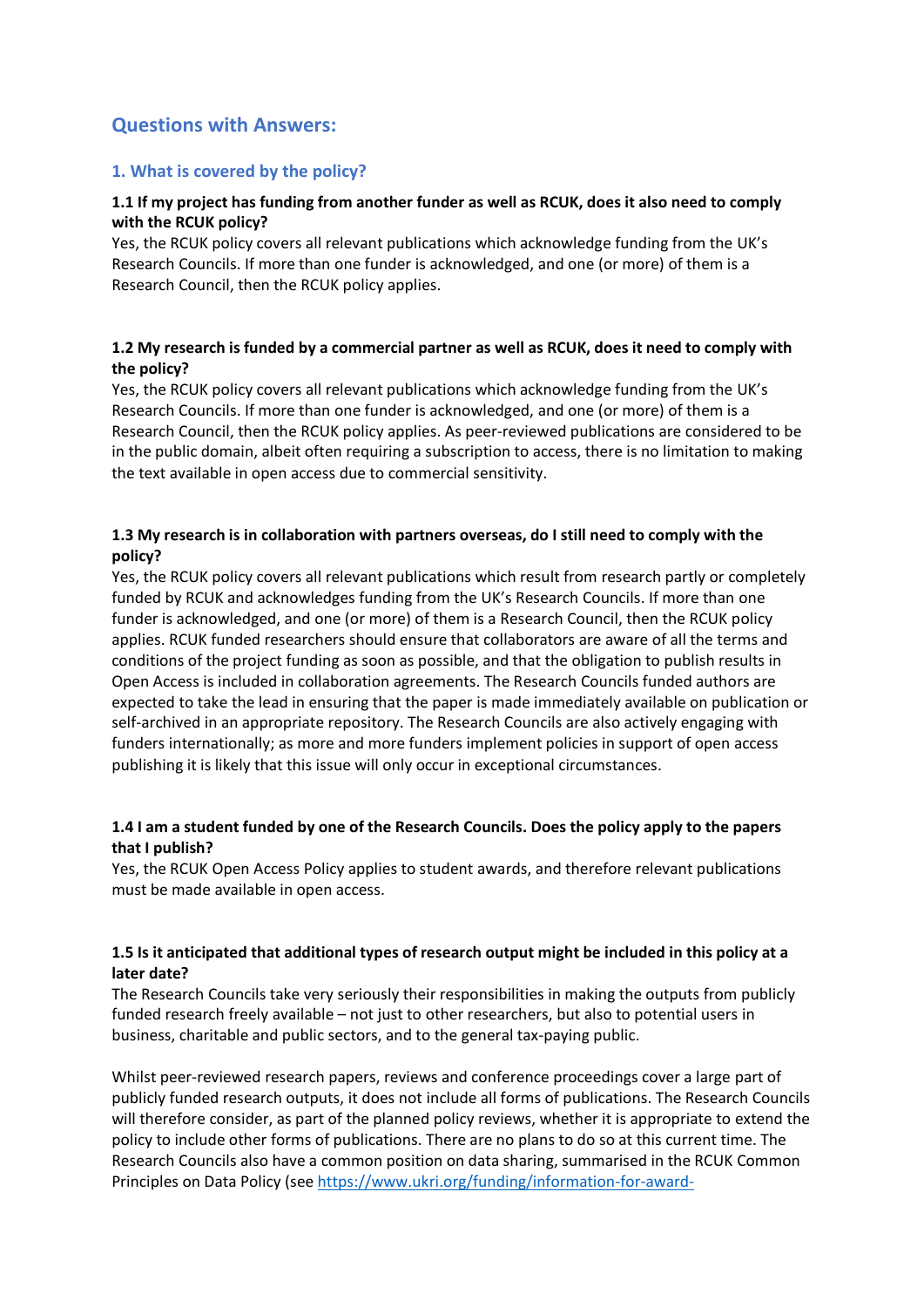## [holders/datapolicy/common-principles-on-data-policy/](https://www.ukri.org/funding/information-for-award-holders/datapolicy/common-principles-on-data-policy/) ), as well as individual policies on data sharing.

## **1.6 The RCUK guidance says that the payment of colour charges and page charges may also be taken from the block grant at the discretion of the managing research organisation; is this the case even when an APC has been paid?**

Yes. However, it is unclear why such charges are sometimes levied in addition to the APC, especially as such costs apply mainly to printed journals. RCUK (and others) will be monitoring this practice and the cost of paper colour charges.

# **1.7 My project has been funded by NC3Rs. Do I have to comply with the RCUK policy and will APCs related to my publication be paid from the block grant?**

Yes. The National Centre for the Replacement Refinement and Reduction of animals in research (NC3Rs) has adopted the RCUK's policy on open access of publications and the policy applies to all relevant publications covered by the policy which acknowledge NC3Rs funding. Any publication arising from NC3Rs- funded research should be deposited into Europe PubMed Central at the point of publication or within six months at the latest. The NC3Rs contribution to Article Processing Charges (APCs) is paid for via the MRC contribution to the RCUK block grant [\(https://www.nc3rs.org.uk/grant-holder-information\)](https://www.nc3rs.org.uk/grant-holder-information).

## **1.8 What types of grants does the RCUK Open Access policy apply to?**

The RCUK open access policy applies to articles (and other applicable publications) resulting from any research that is either partially or entirely funded by RCUK. This includes grants awarded by boards and panels, awards covering core programmes at research institutes and grants awarded as part of special initiatives.

#### **1.9 Does the RCUK OA Policy cover commissioned review and/or invited review?**

In the case where the publisher/editor was asking a researcher to give their time to write something at their request, then the researcher (and their funder) should not on top be asked to pay a fee for open access. The block grant should not be used to pay for it, but nevertheless we would recommend trying to make the publication open access, either by asking the publisher to waive the APC or by self-archiving. We would also advise researchers to agree upfront with the editor that they will only write a review if it will be published as immediate open access at no extra costs.

#### **1.10 Does the RCUK OA Policy cover commissioned review and/or invited review?**

Publications by authors in the "money follows researchers" scheme only fall under the RCUK policy if it acknowledges funding from Research Councils. Please note that only UK research organisations are eligible for block grants, and you should check with your research organisation if they have been awarded the RCUK open access block grant.

# **2. Going 'Gold' or 'Green'**

## **2.1 Do researchers have the freedom to choose the green route even if the publisher offers a 'gold' route?**

Yes: although the Research Councils' preference is for immediate unrestricted open access ('Gold'), they support a mixed approach to Open Access, and the decision on which route to follow remains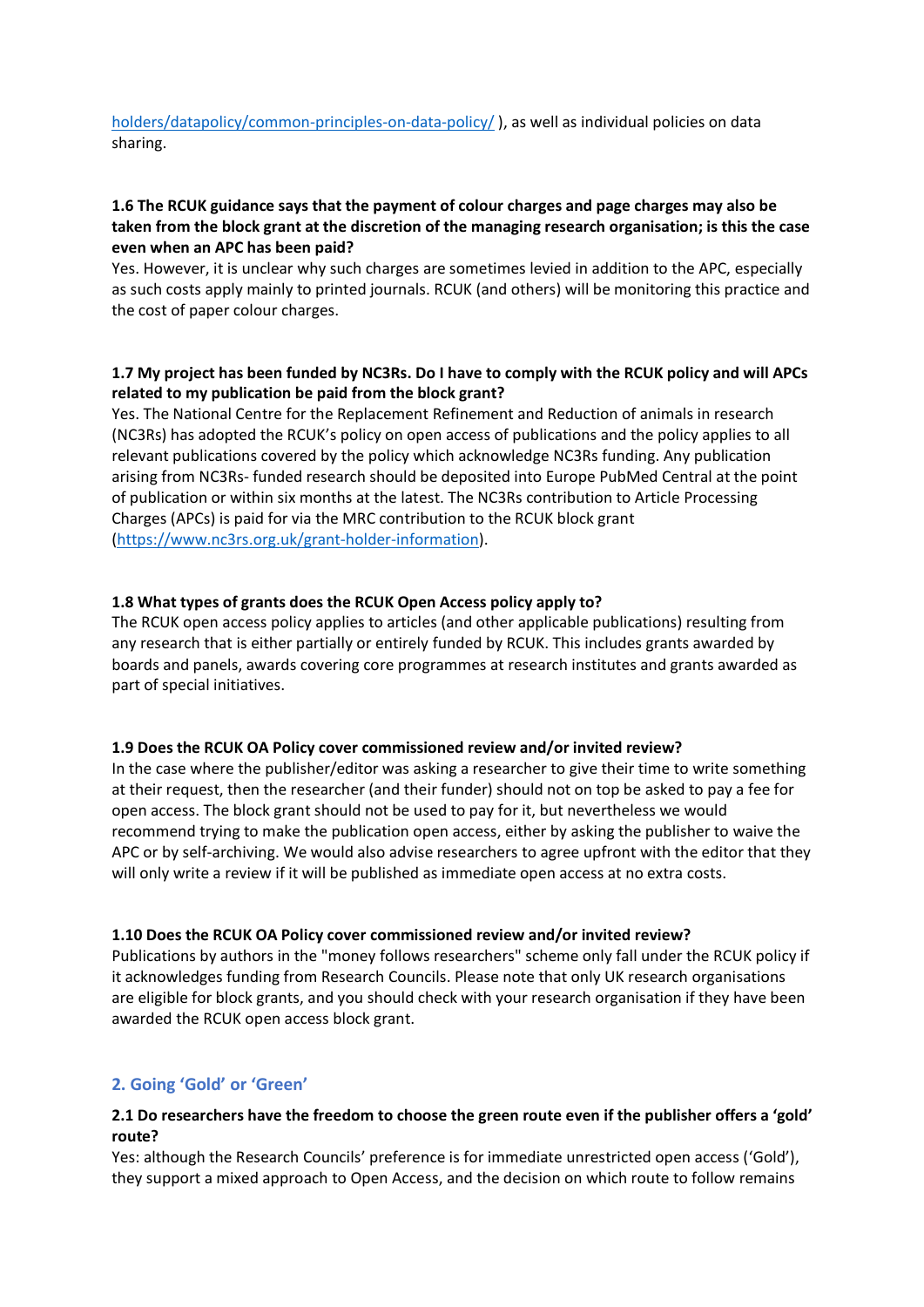at the discretion of the researchers and their research organisations. Where publishers offer a Gold Route, but the researcher chooses green, papers should be published in a journal with a maximum embargo of 6 months for STEM funded disciplines, or 12 months in the arts, humanities and social sciences funded research. Research papers in biomedicine should be published with an embargo of no longer than six months, as has been the MRC's mandated policy since 2006.

# **2.2 What happens if there is no money to pay for 'Gold' but my preferred journal does not offer a compliant 'green' option?**

In circumstances where block grant money for APCs is unavailable, a longer embargo period is permitted, papers should be published in a journal with a maximum embargo of 12 months for STEM funded disciplines, or 24 months in the arts, humanities and social sciences funded research. Research papers in biomedicine should be published with an embargo of no longer than six months, as has been the MRC's mandated policy since 2006. Institutions will need to manage their RCUK OA funding to be able to support this requirement. If the preferred journal does not offer such embargo period, then either an alternative journal will need to be chosen, or the research paper will not count towards their institution's compliance target for OA.

## **2.3 I am a biomedical researcher, and funding is not available from my research organisation to pay for the APC in my chosen journal. Can I self-archive my article instead?**

In order to be compliant with the RCUK Open Access policy, all research papers in biomedicine must be made available in open access in Europe PMC with an embargo of no longer than 6 months, as has been the MRC's mandated policy since 2006. This applies in all circumstances. If funding is not available to pay APCs, and the journal in which the researcher is planning to submit does not allow self-archiving in Europe PMC with a 6 months embargo, then another journal must be chosen, or the research paper will not count towards their institution's compliance target for OA. If the research is funded by MRC, in order to be compliant, the paper must be archived in Europe PubMed Central (http://europepmc.org/). This is often done automatically by the publishers whenever an APC is paid, but can also be done by the author via Europe PMC Plus [\(http://plus.europepmc.org\)](http://plus.europepmc.org/)

# **3. RCUK OA Block Grant**

#### **3.1 Is the block grant paid at 80% Full Economic Costs(fEC)?**

No, following discussions with the community, RCUK will not be expecting research organisations to provide the additional 20%.

#### **3.2 My grant was awarded before the 1 April 2013 and I had already included publication costs. Should I still apply for costs to be covered by my Institution's Publication fund?**

Research Councils recognise that a significant amount of funding has already been awarded as part of existing grant to cover publication costs. Any funds specified for APCs within already awarded grants should be used before using the RCUK OA Block Grant.

# **3.3 Will RCUK make a grant to cover APCs to Research Organisations below the cut-off?**

No; RCUK has considered this at some length and concluded that it will not be cost effective to administer grants at this level.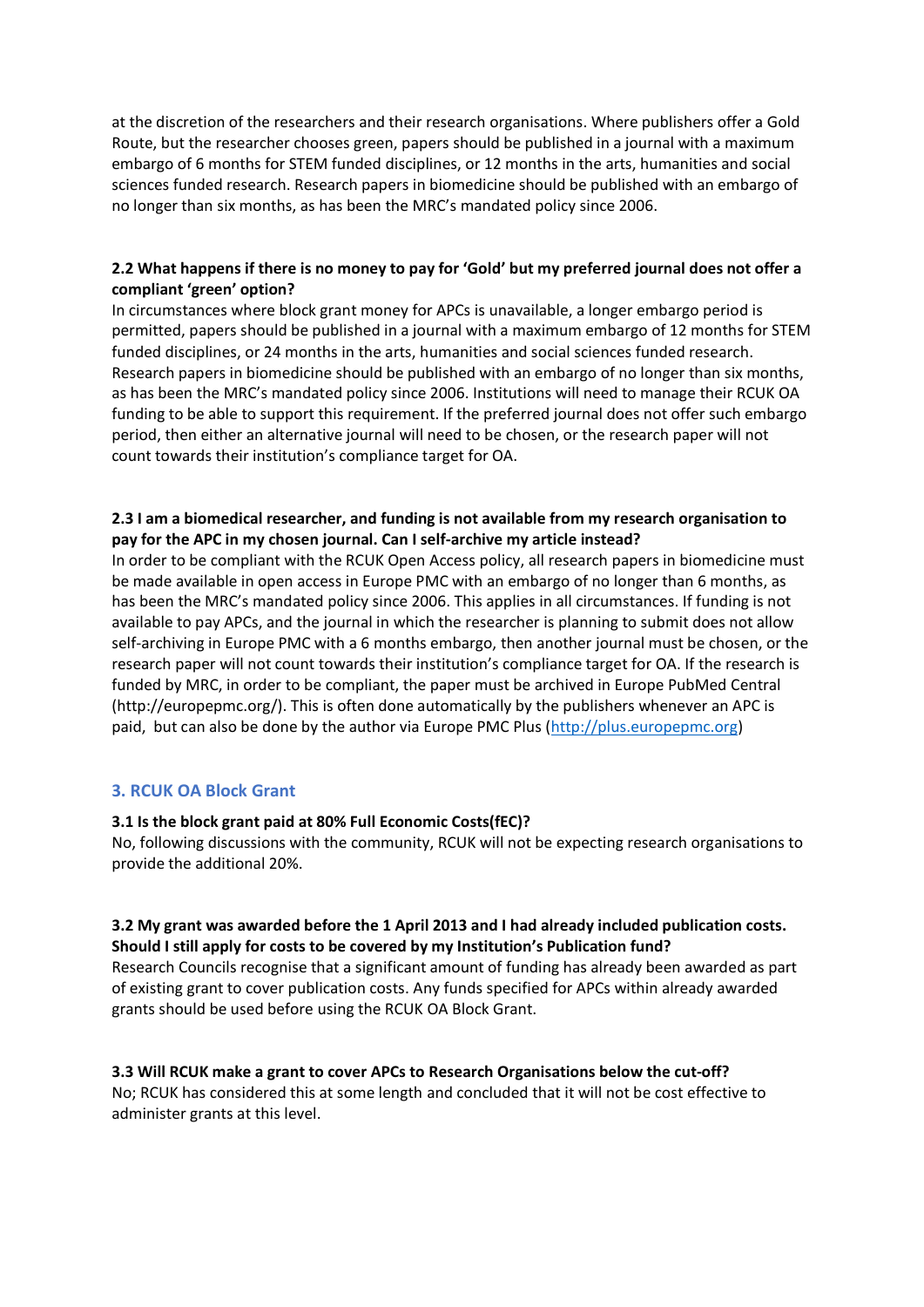# **3.4 How long are research organisations required to fund APCs for researchers?**

# **Does this change if the researcher is no longer at the organisation at which they carried out their research?**

The duration of support that research organisations are required to provide for APCs resulting from research council funded research is a decision for the research organisation to make. Institutions may use the block grant in the manner they consider will best deliver the RCUK Policy on Open Access in a transparent way that allocates funds fairly across the disciplines and across researchers at different stages in their careers. The same principles apply to researchers who are no longer at the organisation but would have been eligible to apply for APCs resulting from their research at the organisation should they still have been employed by the organisation.

## **3.5 Can the RCUK open access block grant be used to make a PhD thesis openaccess?**

The primary purpose of the OA block grant is to pay for APCs, however, research organisations have the flexibility to use the grant as they see fit, provided this helps deliver the RCUK Policy on Open Access. The payment of licence fees for images to enable the thesis to be made OA is one of those areas where you have flexibility to decide if it is a good use of the block grant.

# **3.6 One of our researchers has recently published in a journal that offers the gold route but the author did not choose that before publication and therefore the article does not comply with RCUK open access policy. Can we use funding from the RCUK open access block grant to make the article open access?**

The decision as to when this is a good use of the RCUK open access block grant lies with the research organisation. It should always be the priority to make new articles open access, but where a research organisation has funds remaining, they may decide to make a recently published article compliant with the RCUK policy. However, where the article concerned has not been recently published, then the research organisation should consider the allowable embargo periods for the 'Green' route ( 6 months for STEM funded disciplines and 12 months for arts, humanities and social sciences funded research), and if the length of time from when the article was first published, to when it is being made publicly accessible exceeds the embargo period, then the article would not be compliant with the RCUK open access policy and open access block funding must not be used to make such outputs open access.

# **3.7 Can a researcher access open access block funding when they have used equipment or data**

**funded by RCUK, but the project they are working on is not in itself funded by RCUK?** Research organisations would not normally be expected to use RCUK open access block funding to fund open access costs for articles that fall into this scenario. However, research organisations should use their discretion, so if the use of the equipment or data has formed a significant part of the research, they could decide to fund any resulting open access costs from the block grant.

# **3.8 Can page/colour charges be paid if the article is not published under a CC-BY licence?**

Where an article is not made Gold open access (for example because the publisher does not offer a compliant Gold open access option), research organisations can choose to pay for page and/or colour charges if these are clearly indicated and of a reasonable amount. Where the publisher's charge is for open access or for any other publication charge other than page/colour charges, then the article must be made available under a CC-BY licence.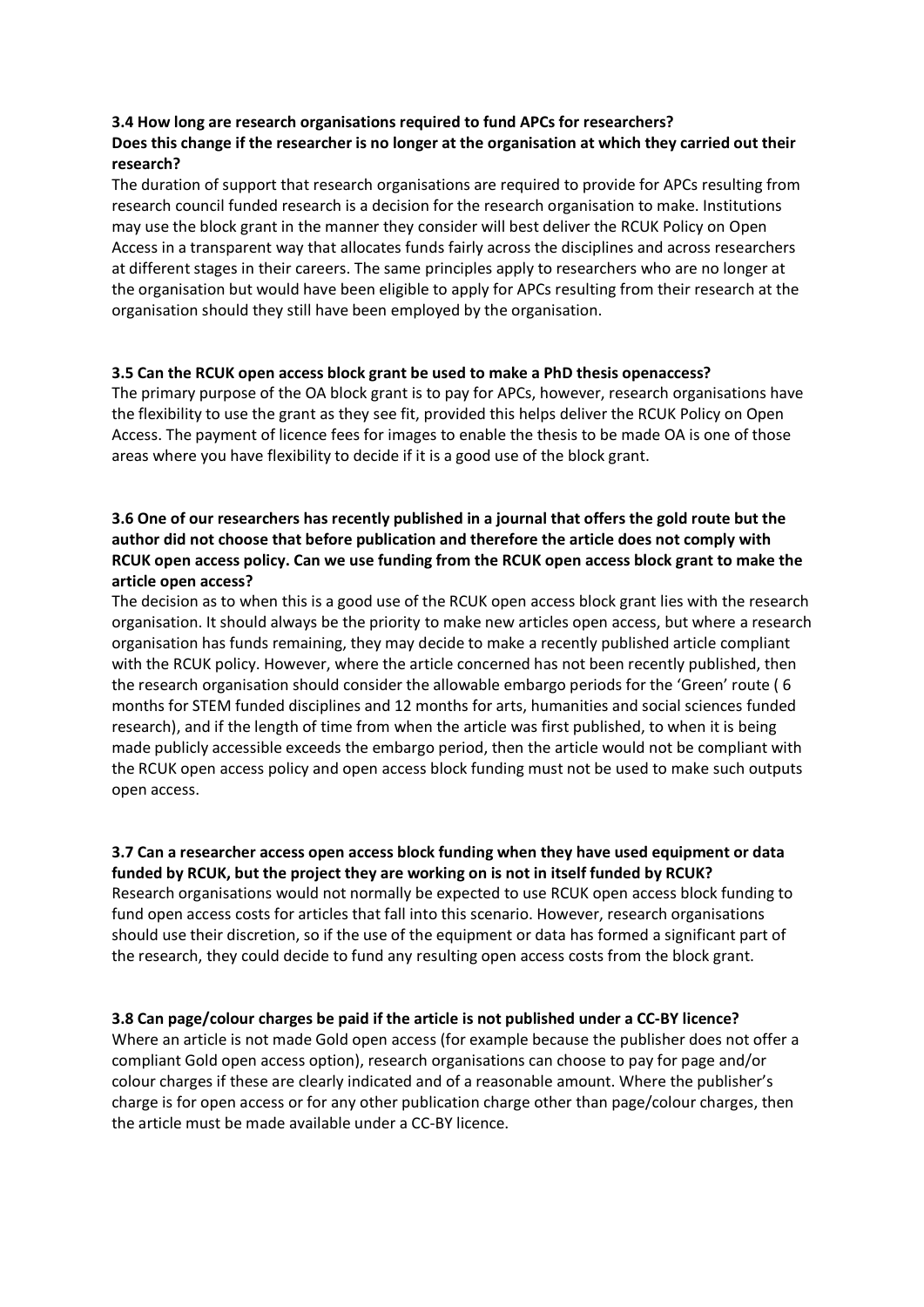# **3.9 Can the block grant be used to pay for APCs etc resulting from research funded by Research England, Innovate UK or the UK Space Agency?**

Although Research England and Innovate UK are part of UKRI and support open access, there are differences in how it is funded as a result of legacy policies which pre-date the formation of UKRI. Therefore, under current policies the RCUK block grant cannot be used to support open access costs resulting from research funded by Research England or Innovate UK. However, UKRI is currently reviewing its policies on open access which will determine a single open access policy across UKRI.

The UK Space Agency is not part of UKRI and so the block grant cannot be used for this purpose.

# **3.10 Can the block grant be used to pay APC on a publication when: the lead author is not affiliated with the RO, which received the research council grant; the lead author was not involved in the grant; the grant was awarded to the PI whilst at another institution; or a PhD student has left the institution?**

If the publication results from research that is partly or completely funded by research councils, it should comply with the RCUK open access policy even if the corresponding author(s) or lead author(s) are not the PI on the research councils' grant. When researchers funded by research councils collaborate or share knowledge/data with others they have a responsibility to ensure that they are aware of the terms of the funding and open access policy obligations. This does not mean that the home institution of the principal investigator on the grant is automatically expected to pay the APC. The RCUK policy does not specify responsibilities for ensuring compliance between collaborators, this should be agreed among them. Where researchers change institutions, we leave it to the partners involved to decide who should pay. Institutions are best placed to judge the use of block grants in the manner they consider to best deliver on the RCUK open access policy.

#### **3.11 Can block grants be used for APCs for publications resulting from activities indirectly funded by research councils, for example, the use of a research council's institute infrastructure?**

The block grant only takes into account grant funded research, not core funded research at UKRI institutes, therefore, block grant should only be used for publications arising from projects directly funded by the research councils via a grant. If the research council support is only indirectly linked to the research, the block grant should not be used to pay the APC for the resulting publication.

# **3.12 Can block grants be used for publications resulting from fellowships?**

Block grants applies to publications that acknowledge Research Council fellowship grants. Research grant and fellowship applications with start dates after 1 April 2013 are no longer permitted to include provision for Open Access. If the grant was awarded before 1 April 2013, you should advise the institution to check that publication costs were not already included in the grant. If they were included on the grant then block grant money should not be used. Institutions may use the block grant in the manner they consider will best deliver the RCUK Policy on Open Access in a transparent way that allocates funds fairly across the disciplines and across researchers at different stages in their careers. We expect that the primary use of the block grant will be for payment of APCs.

# **3.13 Block grant exhausted – How to cost OA charges on individual grants and fellowships when the open access block grant is exhausted?**

From 1 April 2013, it is not permissible to include open access costs on grants and fellowships. Block grants are not to be considered the only public finding that organisations may use to support open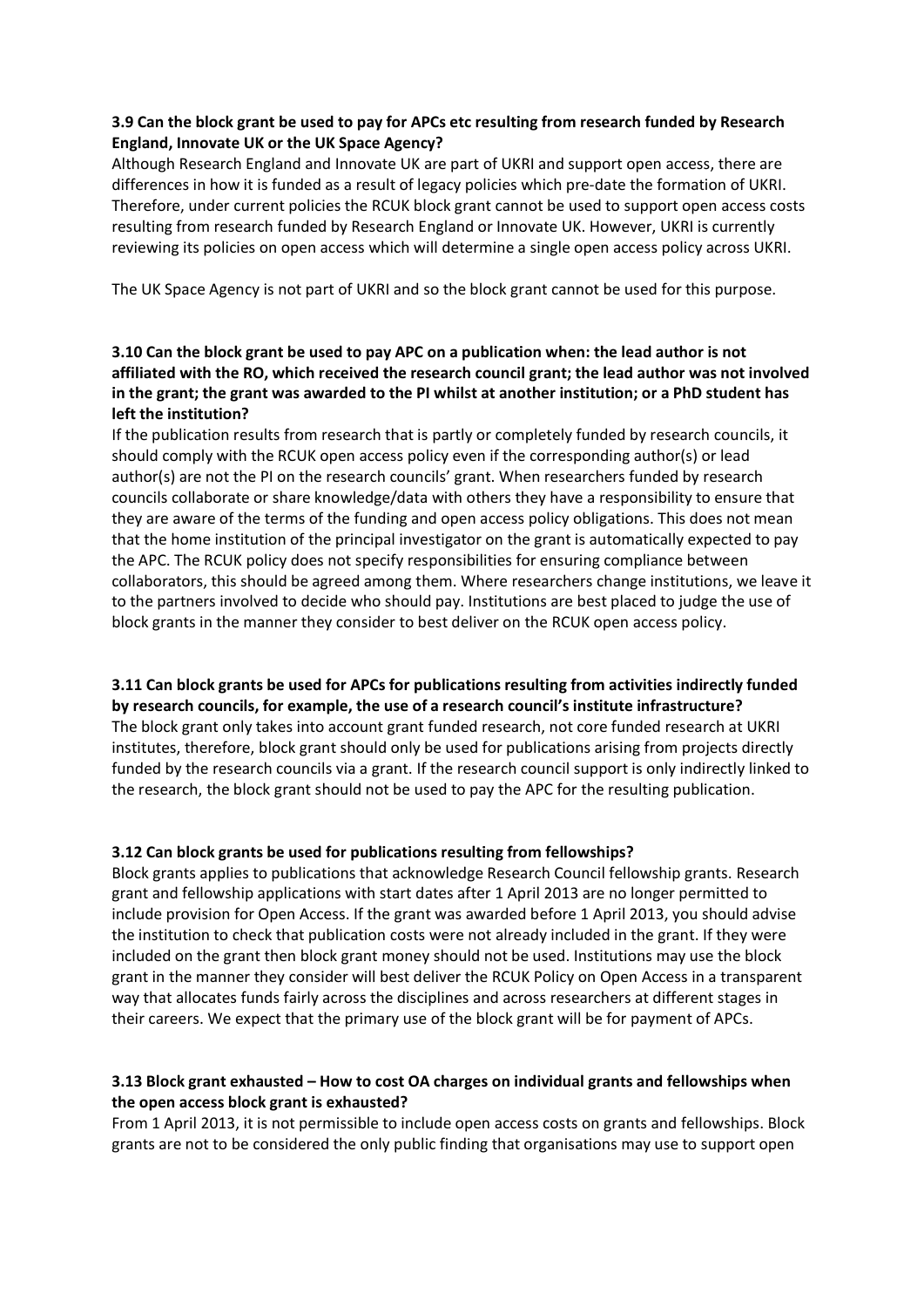access: it is legitimate to use funding received through, for example, QR allocations (see section 3.5 of the RCUK Policy on Open Access).

## **3.14 How is the Open Access block grant calculated?**

The method for calculating the Open Access Block Grants is as follows:

- All eligible organisations in receipt of Research Council funding are allocated a proportion of the total block grant fund based on their percentage of the total labour costs on grants over a three-year period (for 2020/21 awards, this is the total directly incurred and directly allocated staff costs on grants for the three-year period 2016/17 – 2018/19, as a proxy for the amount of research labour).
- A cut-off point is set at £10,000 for efficiency reasons; eligible organisations below the £10,000 line do not receive awards.
- The total grant fund is reduced further after accounting for the contribution towards the Sponsoring Consortium for Open Access Publishing in Particle Physics (SCAOP3).
- The individual allocations to eligible organisations are then recalculated for the remaining eligible organisations (those that are allocated above the £10,000 threshold), for the revised grant fund.

## **3.15 Can the Open Access block grant can be used to fund open access processing charges for book chapters?**

The RCUK Open Access policy does not cover monographs, books, book chapters, critical editions, volumes and catalogues, or forms of non-peer-reviewed material. However, we encourage authors of such material to consider making them Open Access where possible.

It remains permissible for grant proposals to request publication costs associated with the production of other types of research outputs that are not covered currently by the Open Access policy and publication costs for outputs such as monographs, books, critical editions, volumes and catalogues may be requested but, as with any cost, will still need to be fully justified within the application.

#### **3.16 Can the Open Access block grant be used towards publisher Transformative Agreements?**

It is permissible for the Open Access block grants to support Transformative Agreements with no upper limit given that the following conditions are met:

1. Transformative agreements must meet the requirements specified here:

https://www.jisccollections.ac.uk/Transformative-OA-Reqs/.

2. TAs must be negotiated and verified by Jisc Collections.

3. The cost of a TA charged to OABG must be based on an organisation's UKRI funded output or previous UKRI spend with that publisher using the publisher's methodology to calculate the 'publish' element of the agreement.

4. Expenditure from the OABG must be auditable and kept separate from open access expenditure paid from other sources of funding.

For further information please refer to our Transformative Agreement Guidance: [https://www.ukri.org/files/updated-guidance-on-the-use-of-the-ukri-open-access-block-grant-for](https://www.ukri.org/files/updated-guidance-on-the-use-of-the-ukri-open-access-block-grant-for-transformative-agreements/)[transformative-agreements/](https://www.ukri.org/files/updated-guidance-on-the-use-of-the-ukri-open-access-block-grant-for-transformative-agreements/)

# **4. Compliance**

#### **4.1 What levels of Open Access does RCUK expect?**

In 2013/14 institutions were expected to make a minimum of 45% of their papers available via Open Access (Gold or Green). This increased to 53% in 2014/15. At the end of the transition period (2017/18) we expect researchers and institutions to be fully compliant with the policy, and for 100%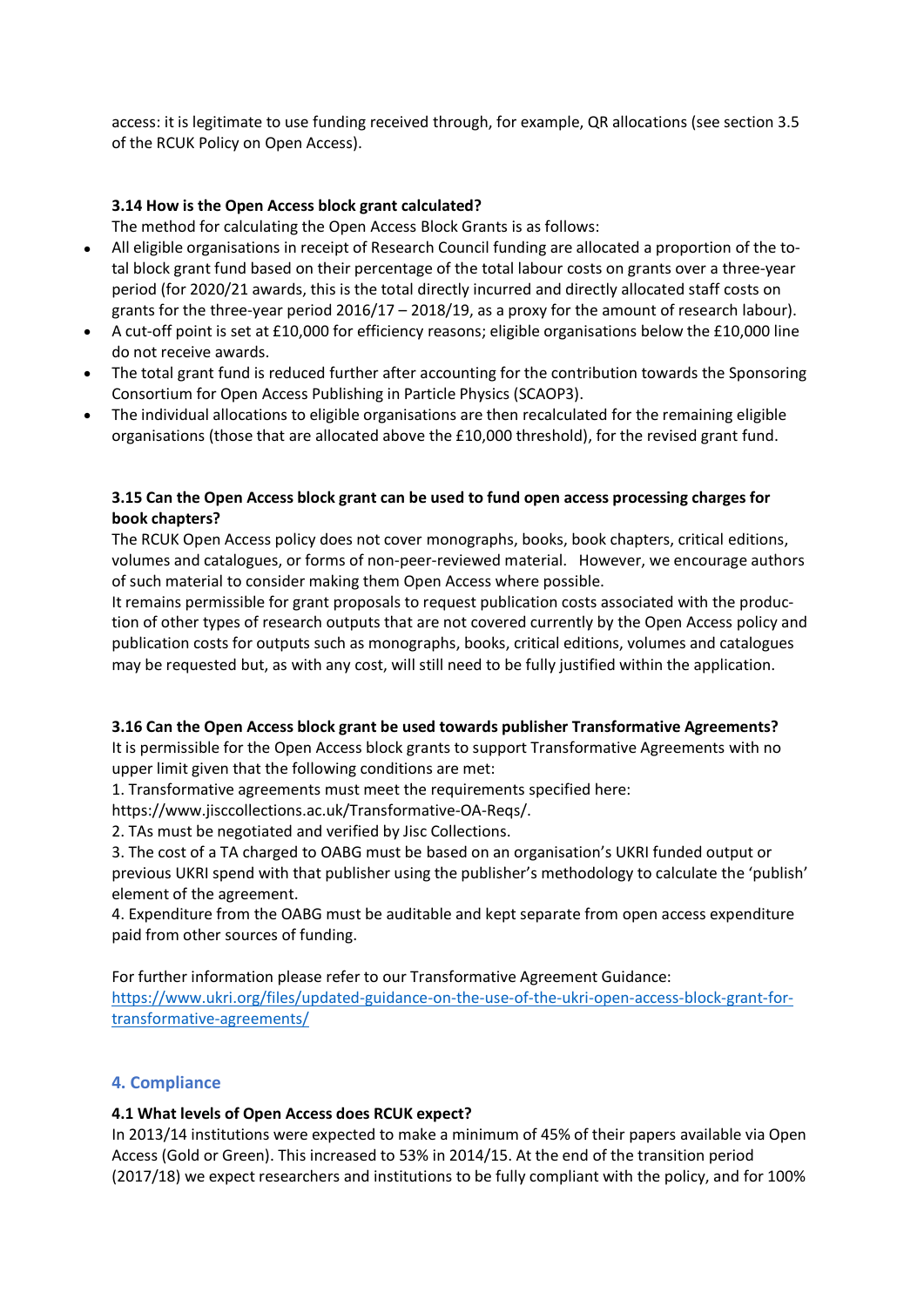of research papers arising from the research we fund to be published in journals that are compliant with our policy on Open Access. This could be via either Gold or Green routes, but we also expect that by 2017/18, 75% of Open Access papers from the research we fund will be available via Gold open access.

RCUK has a preference for immediate, unrestricted OA (Gold) and has an expectation that the majority of the OA block grant funding it provides will be used to support the payment of APCs for Gold. However, RCUK also expect research organisations to stay within the cash limits of the grant, so where demand is high, this may require research organisations to balance out what is published via the Gold and Green Routes.

## **4.2 How to achieve compliance when a publisher is not compliant with the RCUK open access policy?**

You may achieve compliance by depositing your research paper on a repository within the allowed embargo period. If the preferred publisher is not compliant with RCUK open access policy, then you might have to choose an alternative publisher. If this is not possible, then the research paper will not count towards your institution's compliance target for OA. We expect researchers and their institutions to follow the spirit of the RCUK Open Access Policy and strive to achieve full compliance. If there is a concern that the publisher's licence to publish is not compliant, we recommend you ask publishers to provide details if this is not available already, before the article is submitted.

## **4.3 Are there sanctions for non-compliance to the RCUK OA Policy?**

There are currently no sanctions for non-compliance with RCUK Open Access Policy. We have set compliance targets, and we expect researchers and research organisations to follow the policy and strive to achieve full compliance.

# **5. Embargo periods**

**5.1 If an article is based on work funded by MRC, AHRC and ESRC, what embargo period applies?**  In circumstances where research is funded by more than one funder, including multiple Research Councils, the shortest embargo period will apply, as otherwise Terms and Conditions attached to part of the funding would be breached. RCUK funded researchers should ensure that collaborators are aware of all the terms and conditions of their funders as early as possible, and that relevant wording stating the obligation to publish results in Open Access is included in collaboration agreements. As part of future review of the policy, the Research Councils will consider how maximum embargo periods can be further harmonised.

#### **6. Licences**

**6.1 My preferred journal's publisher refuses to allow me to use a CC-BY licence, what should I do?**  If your preferred journal refuses to allow a CC-BY licence then you should not opt to pay an APC as the journal does not comply with the RCUK policy through that route. The journal may however still comply if it allows deposit and full non-commercial re-use of the article after not more than 6 months (12 months in the case of Arts and Humanities research papers).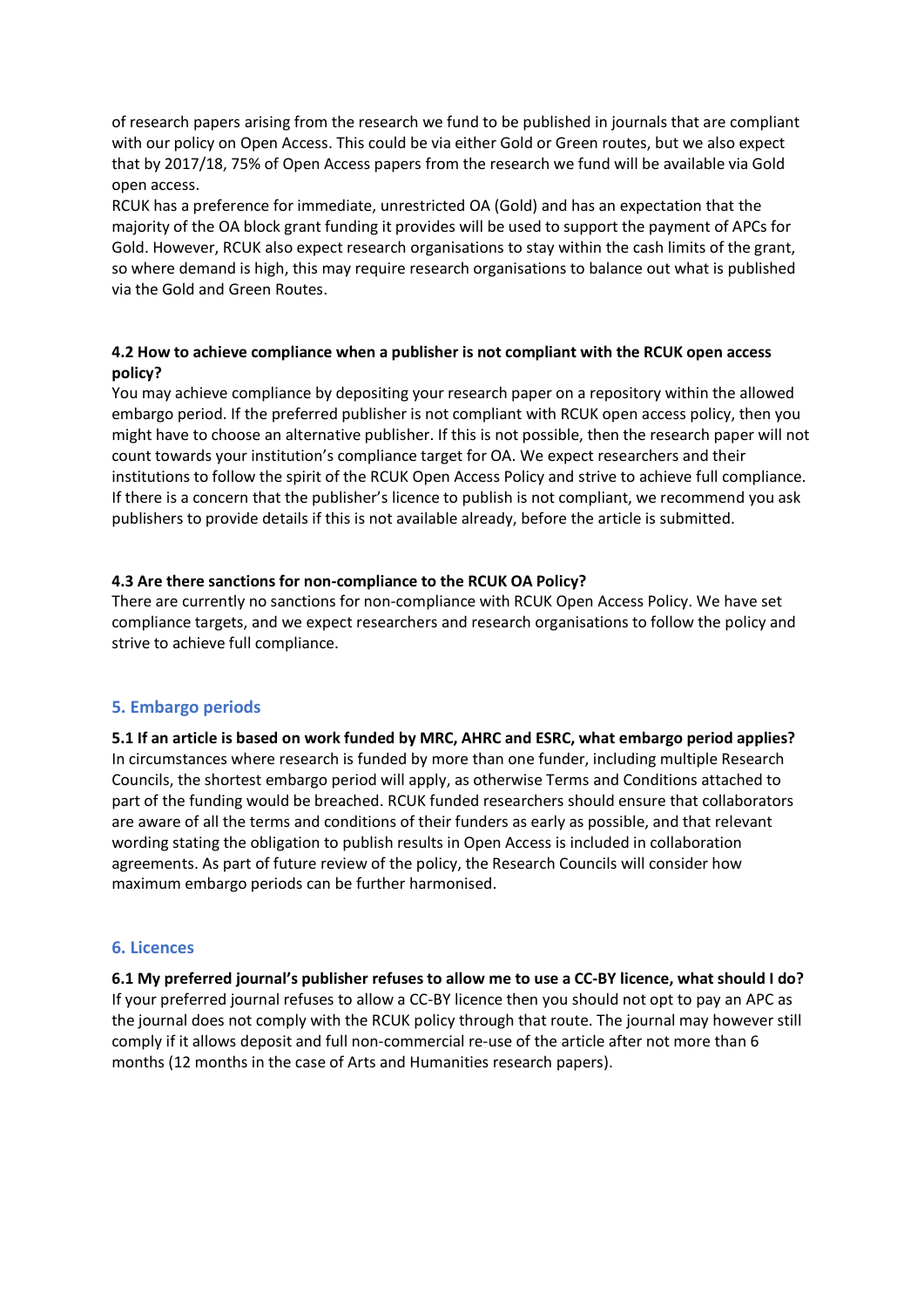## **6.2 What licenses are compliant with the RCUK OA policy?**

i) **Gold - (immediate open access):** Where an APC is paid, it is a requirement that the licence applied is CC-BY

ii) **Green** - (deposit of the final accepted manuscript in a repository, usually with an embargo): The RCUK preference is for CC-BY, however, the formal requirement is that the licence places no restriction on non-commercial reuse, including non-commercial text- and data-mining. The licence should also allow for the sharing of adaptations of the material. This means a CC-BY-NC licence, or equivalent is acceptable. A CC-BY-NC-ND licence is not compliant.

iii) **Open Government Licence (OGL)** - Crown Body employees e.g. from the National Archives, The Met Office etc (see [http://www.nationalarchives.gov.uk/information-management/re-usingpublic](http://www.nationalarchives.gov.uk/information-management/re-usingpublic-%20sector-%20information/uk-government-licensing-framework/crown-copyright/uk-crownbodies/)sector- [information/uk-government-licensing-framework/crown-copyright/uk-crownbodies/](http://www.nationalarchives.gov.uk/information-management/re-usingpublic-%20sector-%20information/uk-government-licensing-framework/crown-copyright/uk-crownbodies/) for a full list) are subject to Crown Copyright under section 163 of the Copyright Designs and Patents Act 1988. However, in order to facilitate the re-use of a wide range of public sector information free of charge in accordance with the 2015 Regulations on the Reuse of Public Sector Information (PSI), the OGL has been introduced. When Crown bodies are involved in publicly-funded research collaborations with HEIs the research output should be made available using the OGL which allows a re-user, free of charge, to copy, publish, distribute, transmit, adapt and exploit information both commercially and non-commercial for the life of the work, providing the source of the information is acknowledged by including or linking to an attribution statement.(See

<http://www.nationalarchives.gov.uk/doc/opengovernment-licence/version/3/>for further information.)

# **7. Accepted Manuscripts**

## **7.1 Which version of an article is acceptable for deposit?**

Peer-review is a crucial part of the quality assurance process for research, and RCUK wants to ensure that all users have access to research papers that have been peer-reviewed. RCUK will consider only versions 'as accepted for publication' when assessing compliance with its policy. The Accepted Manuscript is the version of a journal article submitted by an author that has been accepted for publication in a journal, and that has been through a peer-review process. The Accepted Manuscript is also known as the Author's Manuscript or Post print.

## **7.2 Who is responsible for deposit when an article has authors from different research organisations?**

Each researcher is responsible to ensure they comply with the requirement of their funder and/or institutions in regard to Open Access and should ensure that all relevant acknowledgements are included.

When there is a requirement for the paper to be archived in a specific repository, such as Europe PubMed Central, usually the corresponding author will do so on behalf of all the authors.

#### **8. Reviews of the policy and implementation**

#### **8.1 What have research councils done to review OA policy since its implementation in2013?**

UKRI is currently reviewing its OA policy with the view to align policies across UKRI's councils, with the UK Funding Bodies on future Research Excellence Framework policy, and to consider how Innovate UK should be included. Further details on the OA review is available on UKRI Open Access websit[e https://www.ukri.org/funding/information-for-award-holders/open-access/open-access](https://www.ukri.org/funding/information-for-award-holders/open-access/open-access-review/)[review/](https://www.ukri.org/funding/information-for-award-holders/open-access/open-access-review/) .